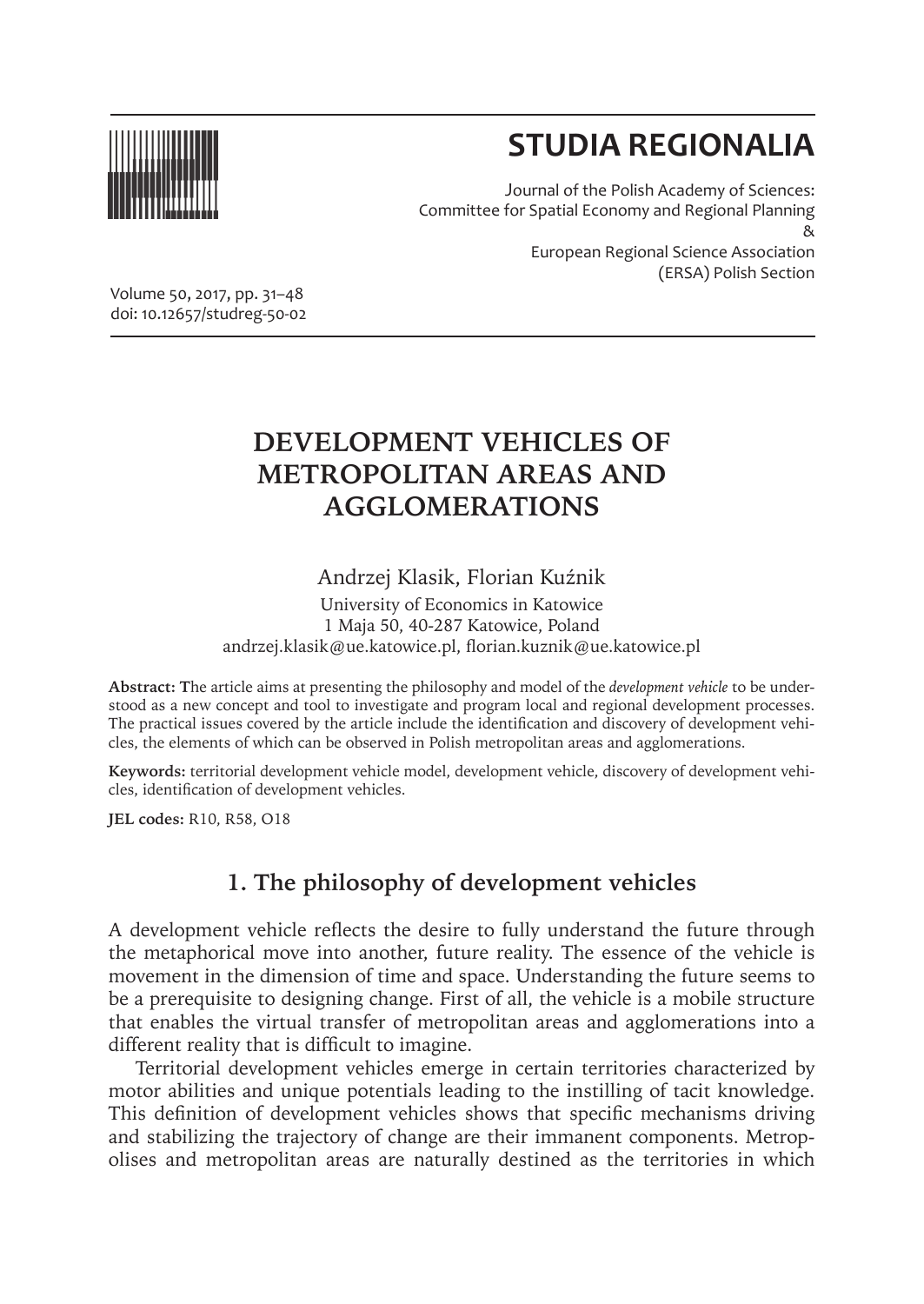development vehicles appear. A variety of development vehicles can be identified in metropolises and large metropolitan areas.

A vehicle for the development of particular territories, metropolitan areas and agglomerations is, in the strict sense, the economic strength of new businesses growing out of the combination of various art fields and groundbreaking technological innovations. They create new specializations for cities and urban agglomerations as well as new business models. The choice of a vehicle represents the will expressed by leaders to participate in both discovering and creating the future of various territories.

Development vehicles allow fro the multi-meaning use of the word "port" from which we are going on a journey in a vehicle – a ship or a plane. The port can mean a starting point, a new beginning, new routes and trajectories towards the future. It also means destinations opening up new worlds. In both meanings, a port brings with it the experience of searching, discovering and conquering the future in combination with a sense of security and risk awareness.

The concept of a development vehicle and the understanding of its nature as a tool used for uncovering the future and a metaphorical move into the future favor people with a high degree of mental, intellectual, professional and residential mobility. This means that only people with high potential for creativity are able to travel in time and discover new worlds. Creative individuals have a chance to grow against the cultural background whose central attribute is openness to the world and experiencing its multiple diversity.

Thinking in terms of development vehicles in all their complexity is a novelty in urban and regional research. The examples of vehicle-based thinking can be the research paper *The Flight of Ikarus* (Ducruet et al. 2013), in which the transformation process of the city was shown as a series of flagship projects, as well as the concept of regenerative cities (Giradet 2015) as the transition from linear urban metabolism to circulatory metabolism. The distinctive feature of vehicle-based thinking can be characteristic of large foresight projects. These are such projects which succeed in creating the scenarios of a new reality going beyond the routine horizons of perceiving the future (Loveridge 2009). In this approach, foresight should be closely related to innovations and it should provide innovative knowledge oriented towards creating the future (Melkas & Outila 2013). Vehicle-based thinking can also be identified in the approaches to development that emphasize dependence on changes in development pathways (Simmie 2013). Discovering a new development pathway forces us to think about the whole range of future events, processes, phenomena and prerequisites for the emergence of creative solutions, etc. These elements form the vehicle framework, which determines transition into a new, future reality.

The concept of a driver is often used in vehicle-based thinking. The British report (*Towards an Urban Renaissance* 2005) mentions three drivers that will shape the future of cities and urban renaissance in the specific conditions of Great Britain. These drivers are:

– technical revolution in ICT, which, in the social dimension, makes up the "age of information",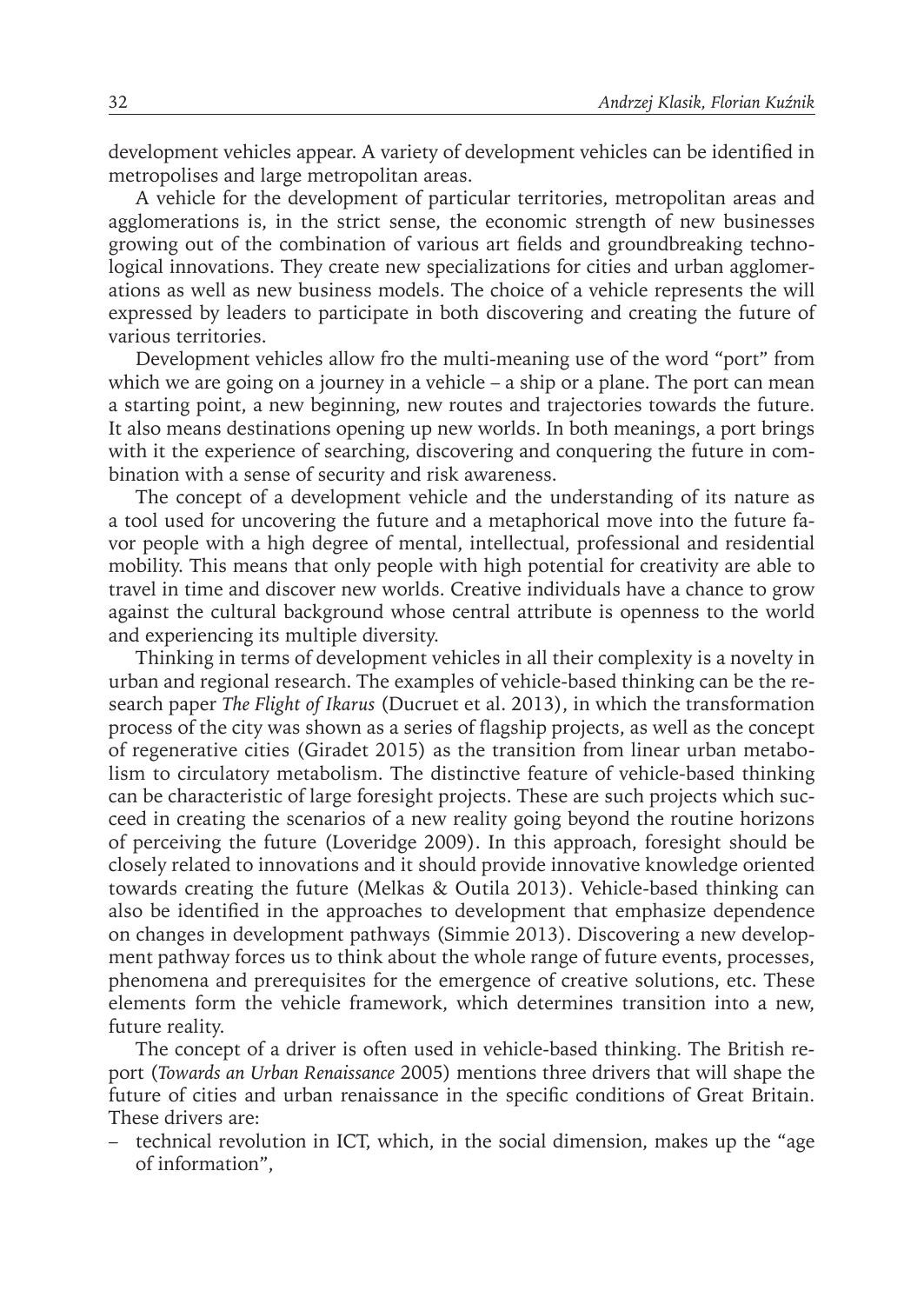- the ecological paradigm leading to the more responsible shaping of urban development,
- changing lifestyles that will result in new forms of urban space development.

Drivers can be captured in more detail. Accordingly, one can look at the logic of how one chosen factor operates. Such a driver may be the social process of creating new places in a city's space (Palermo & Ponzini 2015). Place-making is the process of turning certain new ideas in concrete spatial forms. Some places, generated in a long social process or ingeniously designed, become the foundation for deep transformations of urban space and create completely new development processes. Another example of thinking in terms of one driver can involve design defined as a factor behind innovation and innovative development (Green et al. 2013). Design is considered a major tool and a causative factor of innovative development, and not only as one of the components of the innovation implementation process.

Vehicle-based thinking may focus on development mechanisms. This is important if we want to emphasize the importance of regulatory mechanisms of political and managerial nature. Change control mechanisms, varying from city to city, lead to capturing the characteristics of change patterns that can be attributed to individual cities (Rao 2007). In the era of digitalization and smart growth, the mechanism that explains development processes well is the mechanism for the emergence of network connections. It is participation in various networks and at different spatial levels that makes cities enter new developmental patterns (Neal 2013, p. 6).

Future trends are the synthesis of vehicle-based thinking. Trends anticipated or expected in the future allow for the deduction of various impulses and development determinants, which over time may contribute to certain development trends. Development tendencies can be captured through carrying trends. Thinking in trends is characteristic of foresight undertakings aimed at analysing or creating multiple futures as a result of development initiatives and policies. A good example of a foresight-based approach combined with the formulation of development policy, including cohesion policy, involves scenarios concerning the future of Europe and the European Union's cohesion policy (*Making Europe*... 2013). Thinking in trends also emerges in theoretical work attempting to capture and systematize various patterns of urban development (Rao 2007). In this perspective, considerations concerning development policies appear in a natural way (Thayer 2013). The ability to capture carrying trends is best expressed by a metaphorical move into a different, new reality. When we notice future, long-term trends, it is also easy to determine their development outcomes.

#### **2. The territorial development vehicle model**

A development vehicle can be defined in subjective and objective terms. Subjectively, a development vehicle refers to creative individuals and communities. Creative individuals and communities draw on the creative background, which consists of the potentials and culture of a given territory. Objectively, on the other hand, a development vehicle can be defined in two ways. First, it concerns different types of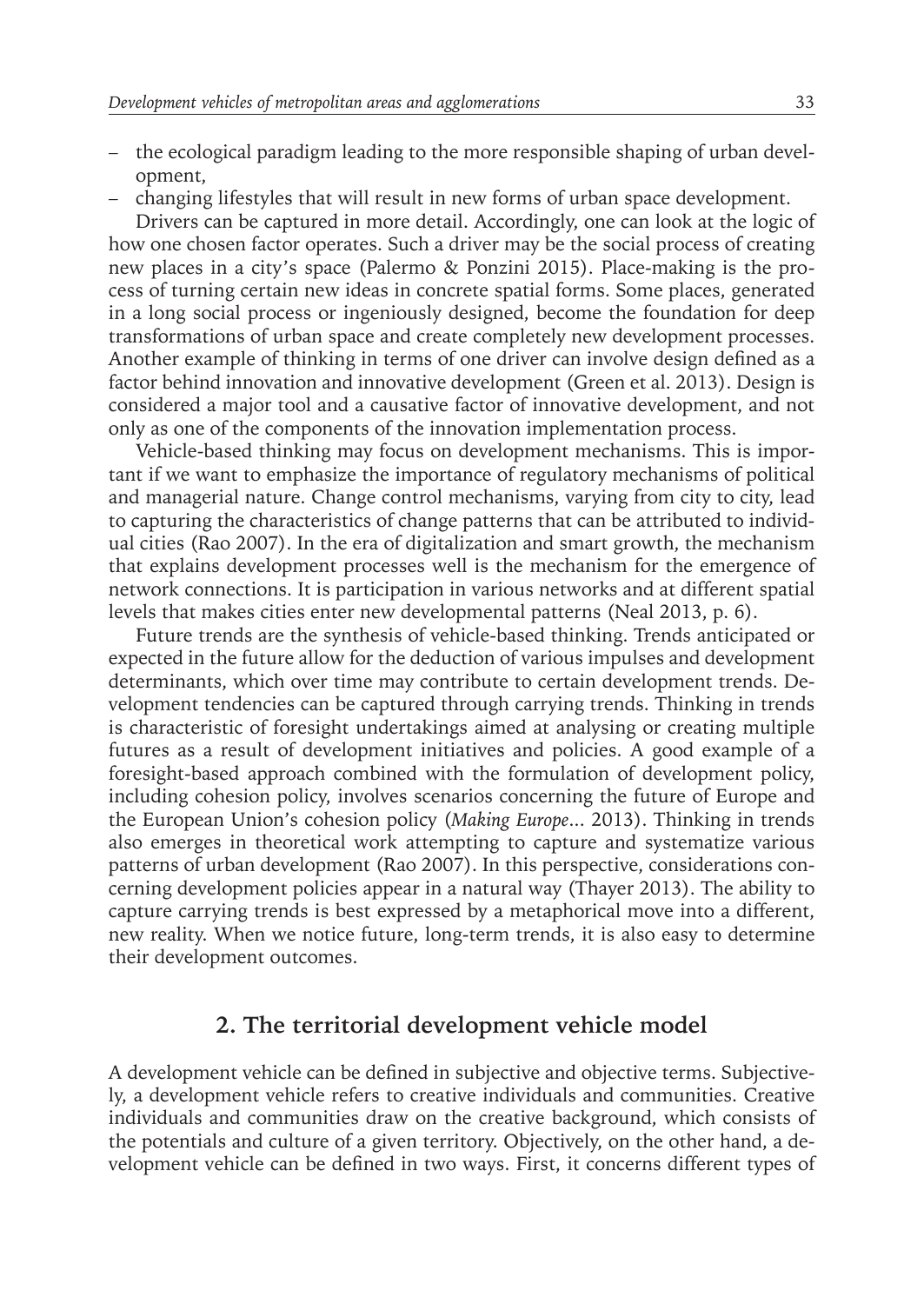devices/vehicles. Second, it involves works, projects, products, events that have the causative power to discover, create and acquire the future. Development vehicles are more than development driving systems. The vehicle is a complex device; it has various systems and mechanisms associated with the driving system. An important component of the development vehicle are regulatory mechanisms. Works and projects, products and events are development vehicles if they launch new development horizons and prospects transformed into carrying development tendencies that can be summarized in two synthetic categories – results and outcomes. Then, the vehicle gives rise to such carrying development tendencies. In order to trigger development tendencies, works and projects as well as products and events must enter the circulation of market and political mechanisms. Markets, including investment markets, and policies, including strategic development policies, determine the economic and social utility of everything that results from the activity of creative individuals and communities. Being a development vehicle has a specific territorial range – temporal durability.

The above considerations can be used to outline the model of the territorial development vehicle, which is graphically presented in Fig. 1.

The model of a development vehicle consists of the following components, which can be considered as combined driving systems and regulatory mechanisms:

The intellectual "corpus" of the development vehicle comprises creative individuals and communities immersed in the culture and potentials of a given territory.

The propulsion system of the development vehicle comprises works and projects as well as events and products that generate the intellectual potential of a territory.

Market and political mechanisms combine the driving system and the motion system, ensuring the dynamics and stability of the results and outcomes of territorial development.

#### **TERRITORIAL DEVELOPMENT VEHICLE MODEL**



Retrospective approach; identifying development vehicles

Fig. 1. The territorial development vehicle model Source: Own elaboration (A. Klasik, F. Kuźnik).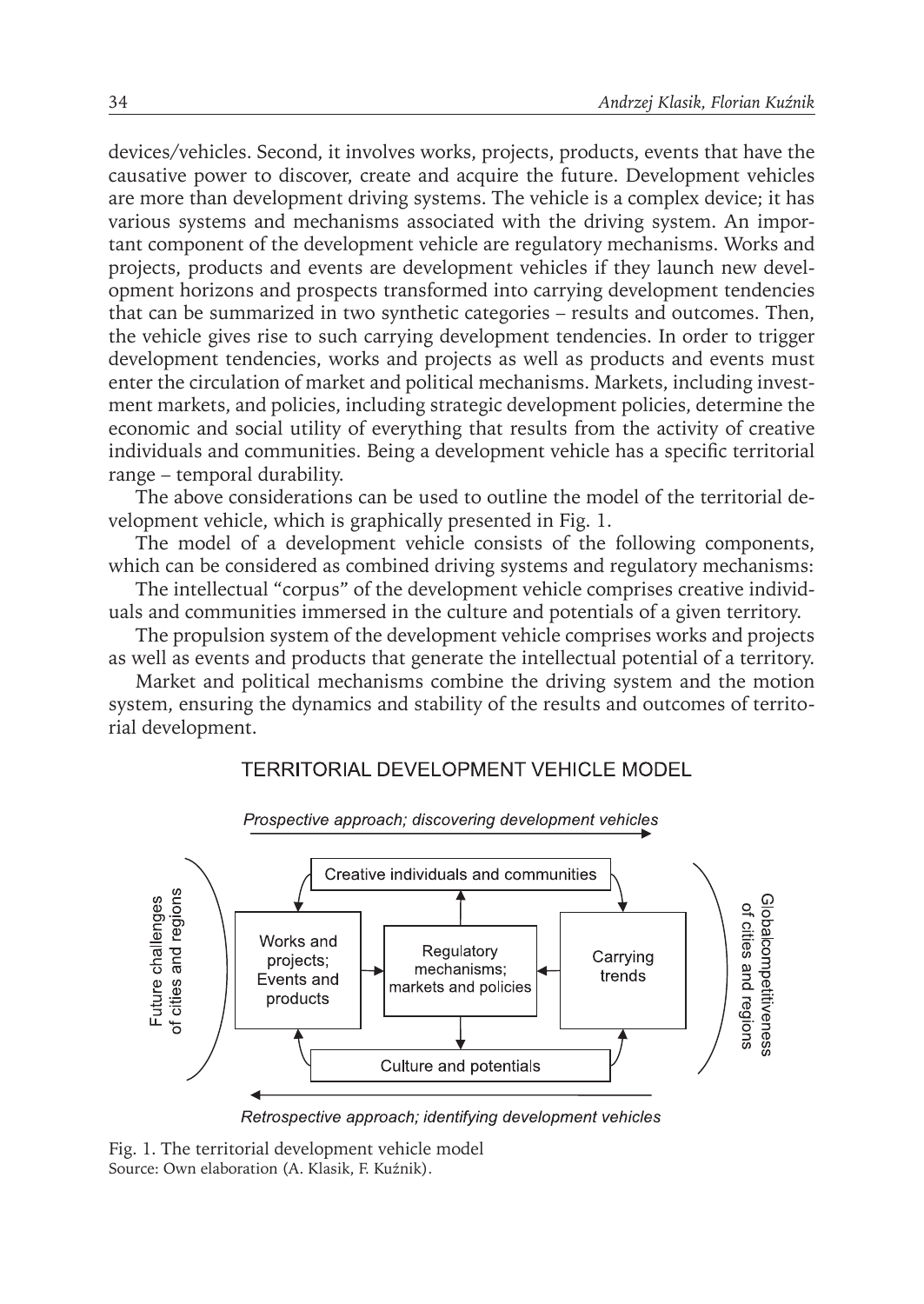The motion system of the development vehicle creates carrying trends that trigger a strategic change, add dynamism to development and ensure the durability of development processes.

#### **2.1. Works and projects, events and products**

The propulsion system of the development vehicles of cities and urban creates a vector composed of *works and projects, products and events*. Artistic and scientific works and projects are given the form of intellectual property under legal protection (*WIPO* 2004). These works and projects become growth generators that trigger development processes in cities and regions. They accelerate or catalyze development processes. Their deficit induces the duplication of certain types of development pathways of other territories or directly contributes to the emergence of crisis situations and declining processes in those cities and regions where the incubation and creation of new works and projects is of marginal character.

Innovative projects and big events give rise to new activities, industries and sectors. When cities and regions manifest commitment in this respect, they gain the status of innovative cities and regions, and some of them are granted the status of cities and regions of great events. The concepts of creative cities and regions developed, implemented and disseminated by good practices, as well as the concepts of smart cities and regions, co-create the global trend shaping the future of the urbanizing world (Landry 2008; Andersson 2011). Globally recognizable cities and regions, which are the centres/territories of civilizational and cultural development, introduce states and their supranational blocks into an expanding stream of flows and exchange as well as into competition and cooperation on a global scale.

#### **2.2. Creative individuals and communities**

The corpus of development vehicles is constituted by creative individuals and communities immersed in the culture and potential of a given territory. This is the creative class of big cities and metropolitan territories (Florida 2010), which consists of people in creative professions, creative professionals of various occupations and operational staff accompanying creative processes. Creators, designers, managers and technical staff make up teams which turn development vehicles into real entities that can take various institutional forms.

Sometimes, a given territory features something more, namely creative environments. It is a material and technological interpretation of the development vehicles of cities and urban regions as places – clusters of buildings, parts of cities, or cities and urban regions as a whole. Creative environments defined in this way comprise hard and soft infrastructure for generating new ideas as a basis for developing projects, events and products. This is hard infrastructure composed of research, educational and cultural institutions with equipment, meeting places, and other facilities. This is also soft infrastructure of social networks, interpersonal bonds and relationships, mutual interactions occurring directly in interpersonal contacts, including those happening through information and communication technologies (Landry 2008).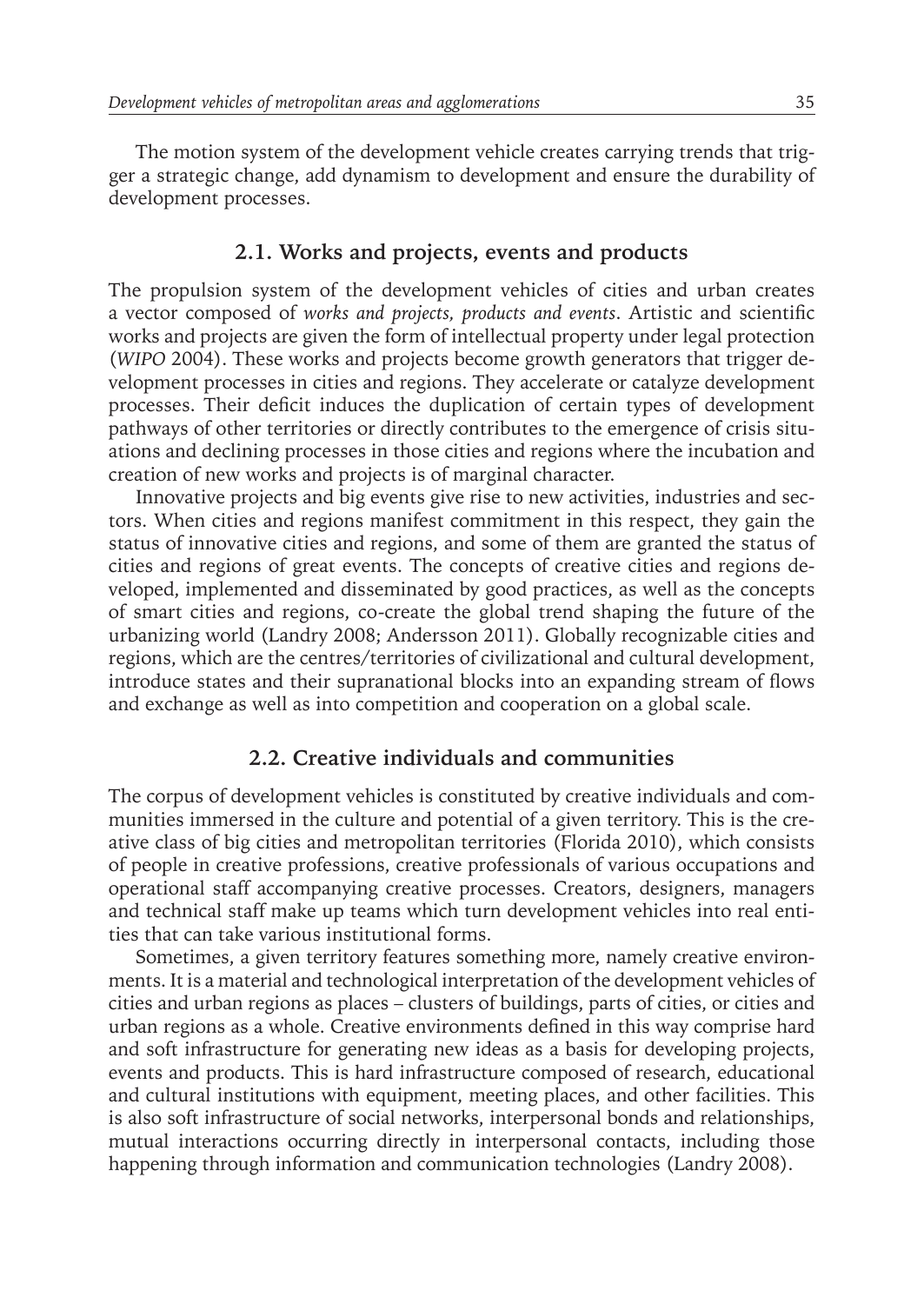The interpretation of the corpus part of development vehicles of cities and urban regions may also be expressed with the idea of linking their development with the category of creativity in the form of creative capital (*Creative Economy Report* 2008). This involves creative capital which characterizes territorial communities. It is co-created by mutually interacting components of such capitals as: institutional, human, social, cultural. It is a new, complex form of capital that manifests itself in the course of collectively organized creative processes in which residents, civic groups and local communities participate. Their participation in the creation of development projects of cities and regions is carried out using the methods and procedures of creative thinking.

#### **2.3. Culture and potentials**

The foundation of territorial development vehicles is the culture and potentials of cities and urban regions. Culture combined with territorial development can be interpreted both anthropologically and functionally (Throsby 2010). Culture as a set of values and practices allows for the uncovering of the identity of territorial – local or regional – communities, which is particularly important for the recognition and assessment of cultural factors in urban development and the development of metropolitan territories (Duxbury et al. 2016). In functional terms, defining culture allows for the separation of various cultural activities that make up the cultural sector. The combination of the cultural sector and creative industries leads to the building of a new foundation for the development of cities and urban agglomerations (Klasik 2010). Culture and interculturality of metropolitan territories are at the very core of sustainable growth (Wood & Landry 2008; Duxburg et al. 2016).

In development vehicles, potentials of territorial development are attributed the role of forces generating changes (Rondinelli et al. 1998). The development and prosperity of metropolitan areas and agglomerations are determined by such forces as:

- educational systems that prepare human resources with high qualifications and adaptability,
- conditions that make up the quality of life attractive for international investment,
- services and infrastructure supporting global competitiveness of enterprises,
- technological potential of small and medium-sized companies,
- civic leadership and collective actions that modernize and develop urban infrastructure,
- mechanisms of cooperation within urbanized territories,
- public-private partnerships that develop employment opportunities.

A variety of the potentials of big cities and urbanized areas comprises the three key factors for the incubation and discovery of development vehicles (*In Recognition*... 2016):

– the best combination of character, history, culture, public spaces and aesthetic standards in the given conditions, which makes metropolitan areas and agglomerations unique, stable and friendly for residents and visitors alike,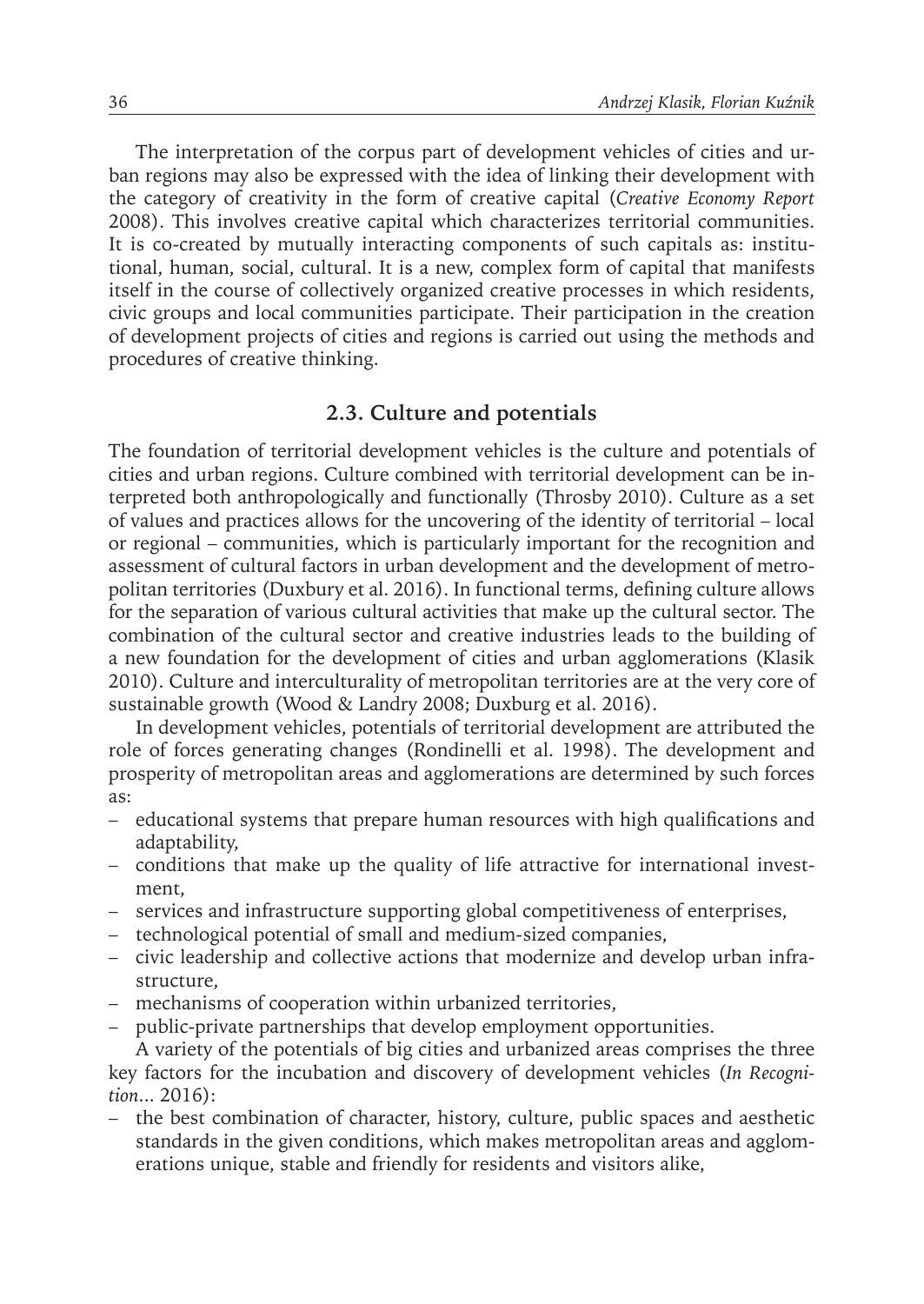- the ability to attract different talent, interested stakeholders and investment to stimulate sustainable business and economic growth, including the necessary resources: human capital, modern industries, thriving shopping centres, and universities focused on incubating technology and innovation,
- the integration of digital and physical networks, databases, intelligent technologies and processes to effectively combine individuals and services in a way that enhances collaboration and productivity.

#### **2.4. Regulatory mechanisms; markets and policies**

Mechanisms of territorial development are multi-layered structures composed of:

- relationships between actors/stakeholders of the urban or regional scene,
- relationships of activities located in a city and region,
- relationships between places used or created in urban and regional space.

The relationships between the actors of the urban or regional stage are social relationships based on values/interests stemming from geographical proximity and the belonging to the same urban or regional space. They define the social capital of a city and region constituting the governance mechanism, including actions, projects and activities contributing to territorial development, its results and outcomes (Torre 2011).

The relationships between activities located in a city or region are functional links, including economic bonds, between outlays and outcomes. Their reflection in modern business models, strategies and practices are clusters and districts of companies and institutions (Foord 2008) as well as technological and creative start-up communities (Feld 2013).

The relationships between places created in urban and regional space are spatial connections. They involve the connections (and flows) as well as interaction between residential spaces, business spaces and public spaces (Klasik et al. 2016). The creation and transformation of urban and regional space is interdependently regulated by two basic mechanisms of the spatial economy, namely the real estate market and spatial planning. These mechanisms shape spatial structures, investment and territorial development as well as life and environment in urban areas (Klasik & Kuźnik 2017).

## **2.5. Carrying trends**

The urban world is subject to global trends. The global trends shaking up the economic development of cities and urban regions in the  $21<sup>st</sup>$  century include (Rondinelli et al. 1998):

- the growing importance of international exchange, investment and competition,
- the increasing global mobility of capital, people, goods, services, information and ideas,
- the impact of knowledge, creativity, technological innovation and innovative projects, that drives growth,
- the growing importance of industries based on knowledge and art,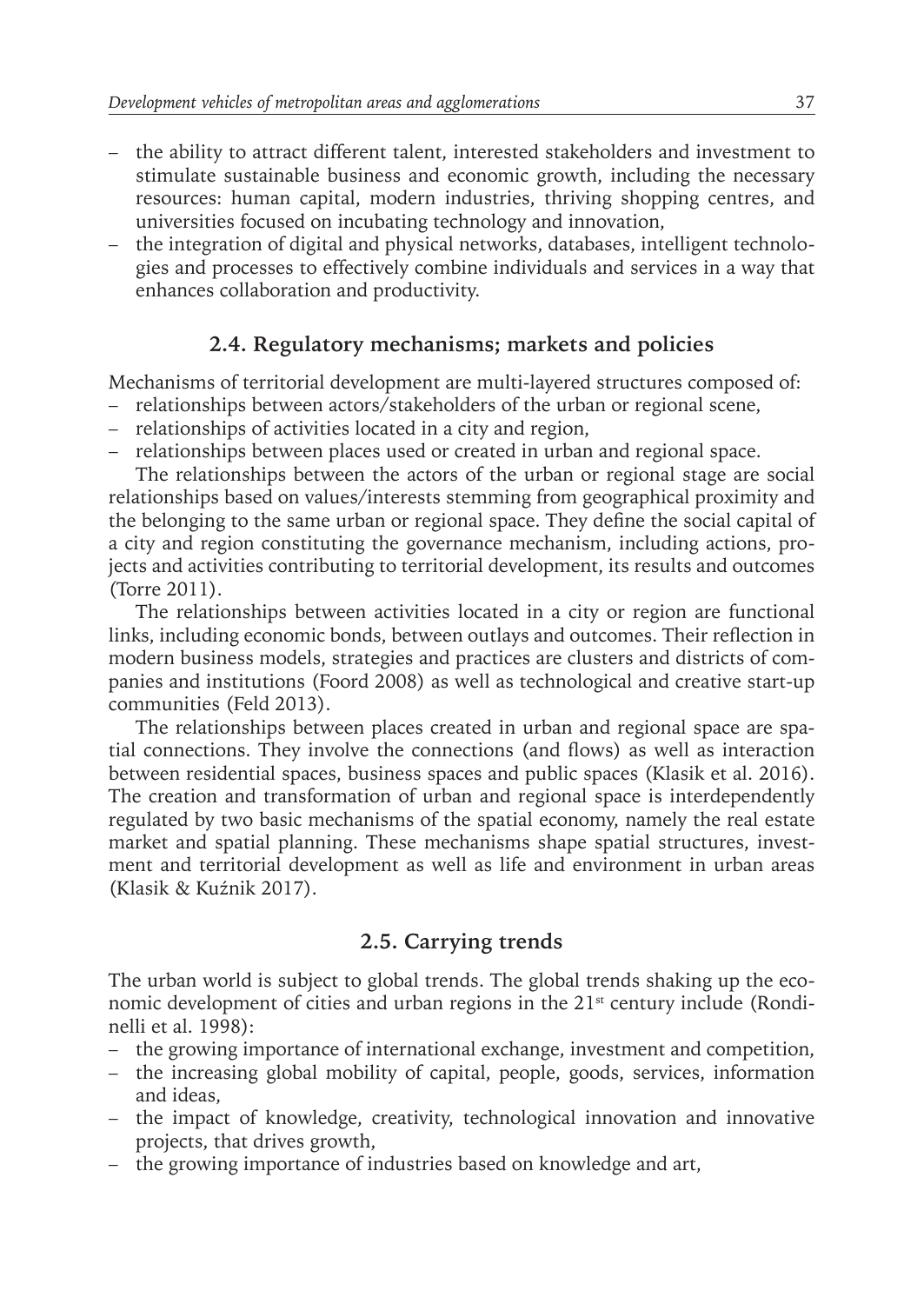- the decisive role of global markets and sectors, including the global market created by metropolises and metropolitan regions,
- the emergence of new business models, including flexible business forms and practices,
- the establishment of international strategic alliances,
- cities, regions, universities, technology centres and business environment institutions

The urban world also reveals the global trend caused by the birth of not only the creative class, but also a new type of class – *the consuming class*. The concentration of consumption and investment, which is part of global urbanization, is a great opportunity for new businesses, in particular for technology-based industries and creative industries. Varied and evolving connections and combinations of these industries are already becoming the engines of creative and smart growth and, in the future, they will be even more deserving of such a label. The wave of new consumers in cities and metropolitan regions will become a driving force behind demand for physical and capital resources located in urbanized areas. This leads to the emergence of turning points and the reorientation of the existing urbanization flows triggered by the changing relationships between agglomeration costs and benefits (*Urban World...* 2012).

In the retrospective approach, the model of a development vehicle can generally be used to explain the strength, interdependencies and mechanisms of territorial development both in cognitive and explanatory terms. The approach uses development vehicles in the analytical cycle. This means proceeding from the identification of contemporary trends, through regulatory mechanisms to works and projects, events and products. The prospective approach, which is exploratory and design-oriented in nature, uses the building blocks of development vehicles in reverse logic, treating the incubation and creation of works and projects as well as events and products as a starting point. The modelling of the dynamics of market and political relationships is based on the ground, which consists of culture and potentials. Creative individuals and communities constitute the intellectual corpus of the development vehicle. The final stage of discovering development vehicles involves gradually emerging new, carrying trends. Carrying trends translate into creative and intelligent development assessed in terms of direct and final results.

According to the presented philosophy of vehicle-based thinking, the territorial development vehicle is rooted in two central concepts of territorial development. These are: the challenges of the future and the global competitiveness of cities and regions. In the first case, development vehicles are a tool used to seek a comprehensive and coherent answer to the following questions:

- what future challenges the city and regions will be forced to cope with,
- what future challenges worth undertaking may become the aspirations of leadership and territorial communities.

The connection of development vehicles with the category of global competitiveness involves the positioning of cities and regions in international exchange and competitiveness. This means that the development vehicle becomes a new type of tool. It combines strategic foresight and strategic management, it merges visions and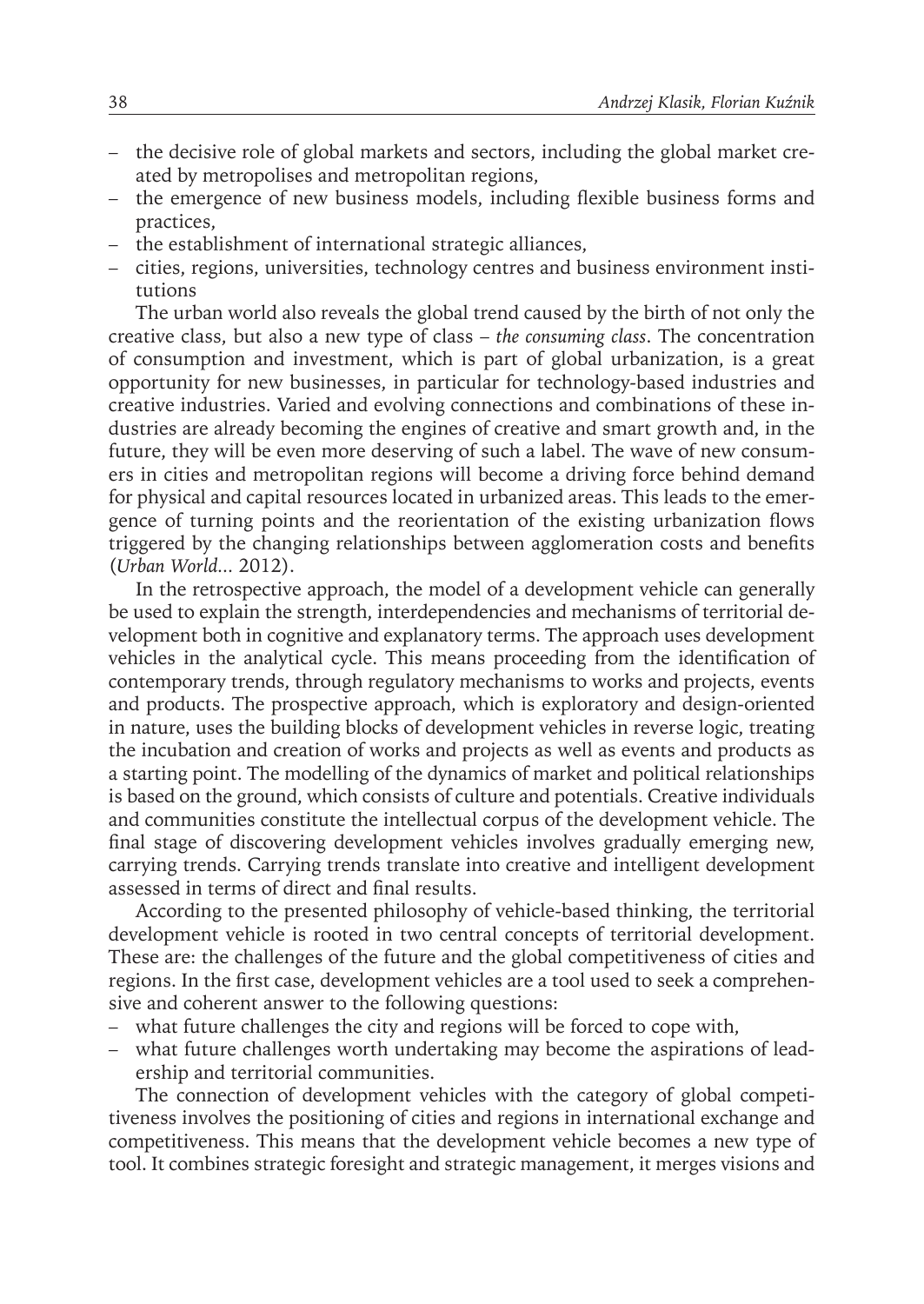strategies. The philosophy of thinking and the modelling of territorial development with the use of development vehicles are a new methodological proposal worth analysis and practical verification in urban and regional research (Kuźnik 2013).

## **3. Identification of development vehicles of metropolitan areas and agglomerations**

The identification of development vehicles in the retrospective approach consists in recognizing:

- carrying development trends in the sphere of technology, art, new business, space shaping,
- driving mechanisms stemming from the dynamics of market forces and investment processes and decisions,
- creative activity of people gathered in institutions and companies and driven by the culture and potential of a place,
- *the new* and *novelties* in the form of a variety of products of human intellect.

The identification of the development vehicle in retrospection involves the unveiling of its subsequent layers, starting from the outer layer, the final one targeting the wide environment in the sense of exchange and flows. It is created by carrying trends combining new technological, artistic, economic and spatial trends. The core of the vehicle is made up of works ranging from artistic to scientific. In terms of application, they are the basis for developing projects, events and products.

At the conference entitled *The local and regional development vehicles* (Ustroń Śląski, November 2016), the first workshop session resulted in the working material that is the basis for identifying three profiles of the development vehicle. These are profiles of development vehicles characteristic of metropolitan areas and agglomerations:

- a vehicle for the development of a technological economy in metropolitan areas and agglomerations,
- a vehicle for the development of innovative business and residential settlement,
- a metropolitan development vehicle.

The analysis of each of the three profiles points to the diversification of the life cycle phases of particular metropolitan areas and agglomerations. The workshop participants represented various centres and urban agglomerations and they defined the nature of the development vehicle according to how advanced metropolitan processes were in the decade 2005–2015. Arranging mutual relationships between each of the distinguished profiles indicates that the initial stage of metropolization found it useful to apply the development vehicle called *"The vehicle for the development of the technological economy of metropolitan areas and agglomerations"* (Table 1).

In the years 2005–2015, the process of strategic change was based on three key trends. Technological and cultural changes – initiated and developed by academic, research and design environments – triggered a variety of innovative processes. Businesses and activities that grew out of innovative processes gave an incentive for new sectors of activities to emerge and aspire to compete and trade on a global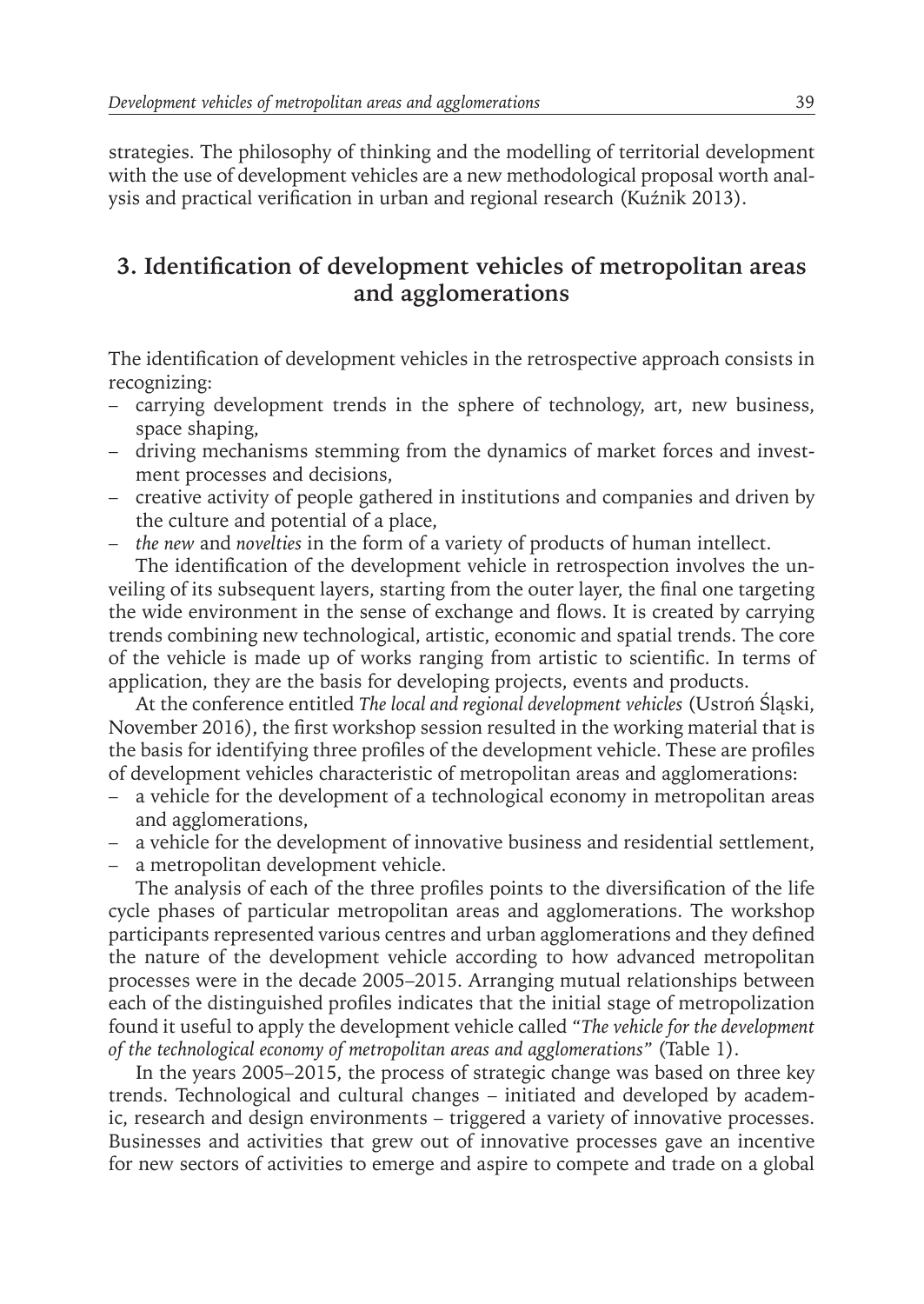|  | Table 1. The vehicle for the development of the technological economy of metropolitan areas |  |  |  |
|--|---------------------------------------------------------------------------------------------|--|--|--|
|  | and agglomerations. Retrospective approach                                                  |  |  |  |

| Carrying trends                               | The launch of the strategic change process<br>Restructuring of the economy, including industry<br>Technological and cultural changes triggered by academic circles<br>Radical transformations in the tourism and recreation sector in sub-regional<br>systems                                                                                                                                                                                                                                                                                                                         |
|-----------------------------------------------|---------------------------------------------------------------------------------------------------------------------------------------------------------------------------------------------------------------------------------------------------------------------------------------------------------------------------------------------------------------------------------------------------------------------------------------------------------------------------------------------------------------------------------------------------------------------------------------|
| Regulatory<br>mechanisms                      | Driving innovative processes and generating innovative projects in various<br>industries in cooperation with research and development institutions and the<br>business environment                                                                                                                                                                                                                                                                                                                                                                                                    |
| Creative individuals<br>and communities       | New technologies that mark new patterns of entrepreneurship and business                                                                                                                                                                                                                                                                                                                                                                                                                                                                                                              |
| Culture and<br>potentials                     | Traditional and new industries with international competitiveness of high<br>potential for added value<br>A sector of medium-sized companies rooted in the region<br>International business clusters with products of global competitiveness<br>Clinical medicine with research, design and pharmaceutical facilities<br>New grid of metropolitan and regional transport infrastructure, including road<br>infrastructure, ensuring external connectivity of the region<br>Regional and agglomeration rail transport with hubs; modernization and<br>extension of lines and equipment |
| Works and<br>projects, events<br>and products | Branded export products marking the strategic position of the region<br>Modern financial products and services<br>New healthcare products and services                                                                                                                                                                                                                                                                                                                                                                                                                                |

Source: Own elaboration (Tables 1–7).

scale. The cultural change generated by academia introduced researchers and students into the European research and education space. New generations of human capital fed the economy of cities and urban agglomerations, changed the identity and culture of companies and institutions, and became the foundation of start-up communities. In many cases, they were global micro- and small businesses from the beginning. The technological and cultural change was influenced by international investors and companies that transferred new technologies, organizational culture and business models to urban areas.

The condition for initiating strategic technological and cultural change was the successful restructuring of traditional economic sectors. In many places, restructuring processes – unfinished and inconsistently conducted – did not lead to unleashing achievable outcomes of the technological development vehicle.

The emergence of a tourism and recreation sector based on natural features and material infrastructure, which was subject to civilizational and market conversion, was a complete novelty. An unexpected trend in the tourism and recreation sector resulted in substantial infrastructural investments in the cultural sector. Urban and agglomeration tourism benefits from a new creative industry called the meetings and events industry.

Both public intervention and strategic management tools and domestic and foreign business investment became the instruments of regulatory mechanisms. The years 2005–2015 created opportunities for accelerating technological and cultural changes as a result of the European funds allocation.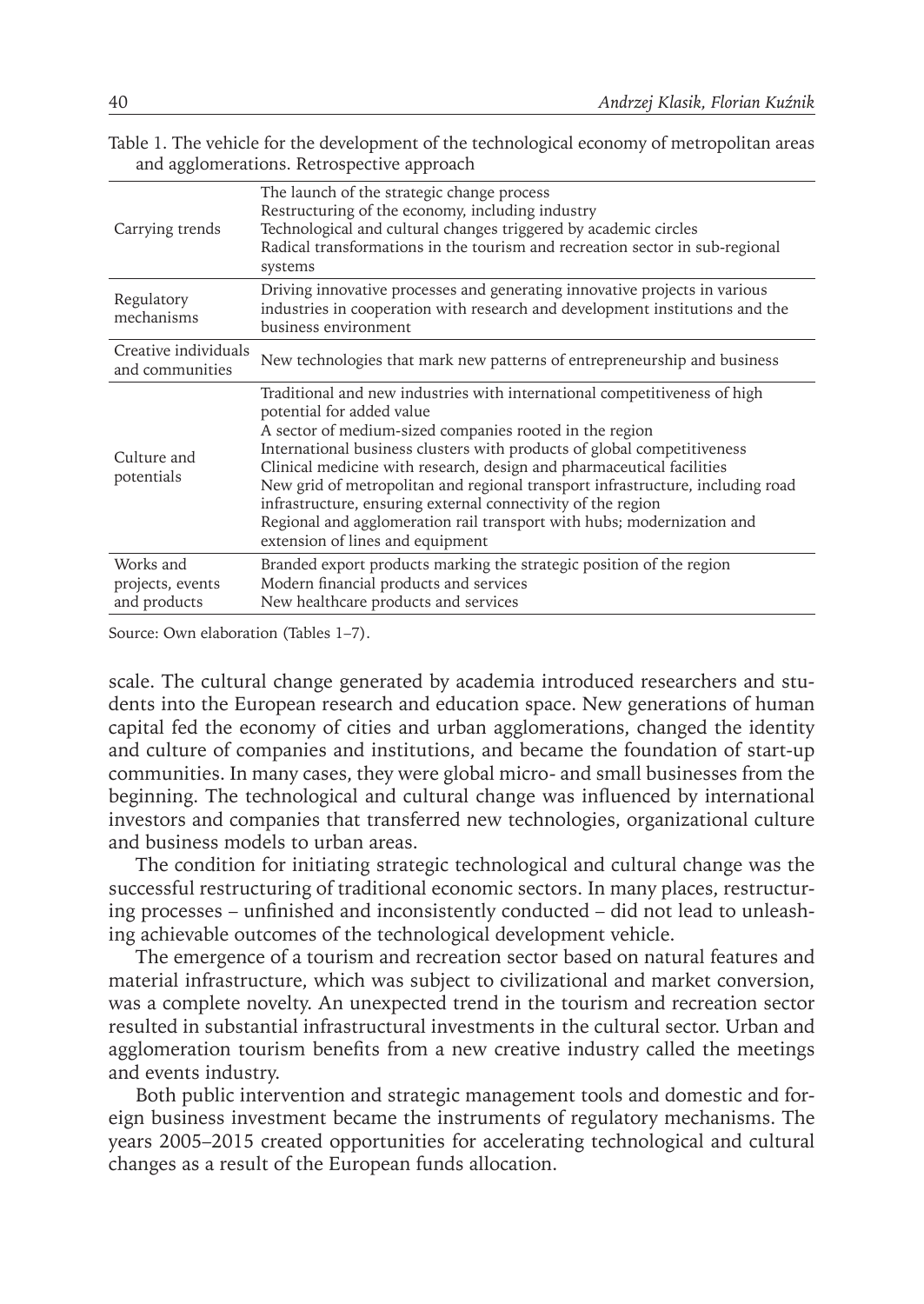| Carrying trends                               | Spontaneously emerging business zones and settlement zones, also in<br>connecting spaces of thriving cities                                                                                                                                           |  |
|-----------------------------------------------|-------------------------------------------------------------------------------------------------------------------------------------------------------------------------------------------------------------------------------------------------------|--|
| Regulatory<br>mechanisms                      | The mechanism of the business and housing real estate market<br>The European Union procedures, standards and funds creating a new<br>mechanism for conducting development policy<br>Mechanisms of civic participation and territorial self-government |  |
| Creative individuals<br>and communities       | Business environments launching innovative processes and future economic<br>specializations<br>Visionary leadership and leaders of strategic change<br>Civic and professional environments organizing original ventures                               |  |
| Culture and<br>potentials                     | Identity, the culture of a place and material heritage giving rise to new business<br>and civic activities                                                                                                                                            |  |
| Works and<br>projects, events<br>and products | Large integrated projects of creative and development nature                                                                                                                                                                                          |  |

Table 2. Development vehicle of innovative business and residential settlement of metropolitan areas and agglomerations. Retrospective approach

A certain advancement of metropolization processes in metropolitan areas and agglomerations can be observed in innovation and urbanization processes. In the case of urbanization processes, metropolization is reflected in the reconstruction of city centres aiming to develop leisure services offer, but it also is characterized by suburbanization undertaken by more affluent social strata.

The development trend of the vehicle called *the vehicle of innovative business and residential settlement* is reflected in the emergence of spontaneous business and settlement zones, also in connection spaces of thriving cities. This means that, in spatial separation, new business zones emerge embracing mainly free areas and, to a limited extent, areas recovered after liquidated economic activity, characterized with brownfield features. In the new business zones of big cities, first and foremost, international business as well as growing micro- and small business is located. In contrast, new residential settlement zones come mainly in the form of single-family housing or housing estates in suburban areas. High class condominiums are predominantly based in downtown areas.

This type of the development vehicle is founded on real estate markets and private sector investment, where construction and business sector entities as well as households operate. Complementary to the market mechanism, the public policy mechanism came into play, allocating public and private funds, regulated by the procedures for the European Union funds use in the subsequent EU programming and budgeting periods. Infrastructural facilities and new generations of public services and modern business services offered support for the creation of business zones and residential areas.

The analysis of the content of the entire chain constituting a development vehicle would require a case study for a selected metropolitan area or agglomeration. At this stage, we only present carrying trends and regulatory mechanisms.

The most advanced stages of metropolization processes traditionally characterize the largest Polish cities. In particular, it can be assumed that this applies to the metropolises of Warsaw, Kraków, and Wrocław, which are considered to be Polish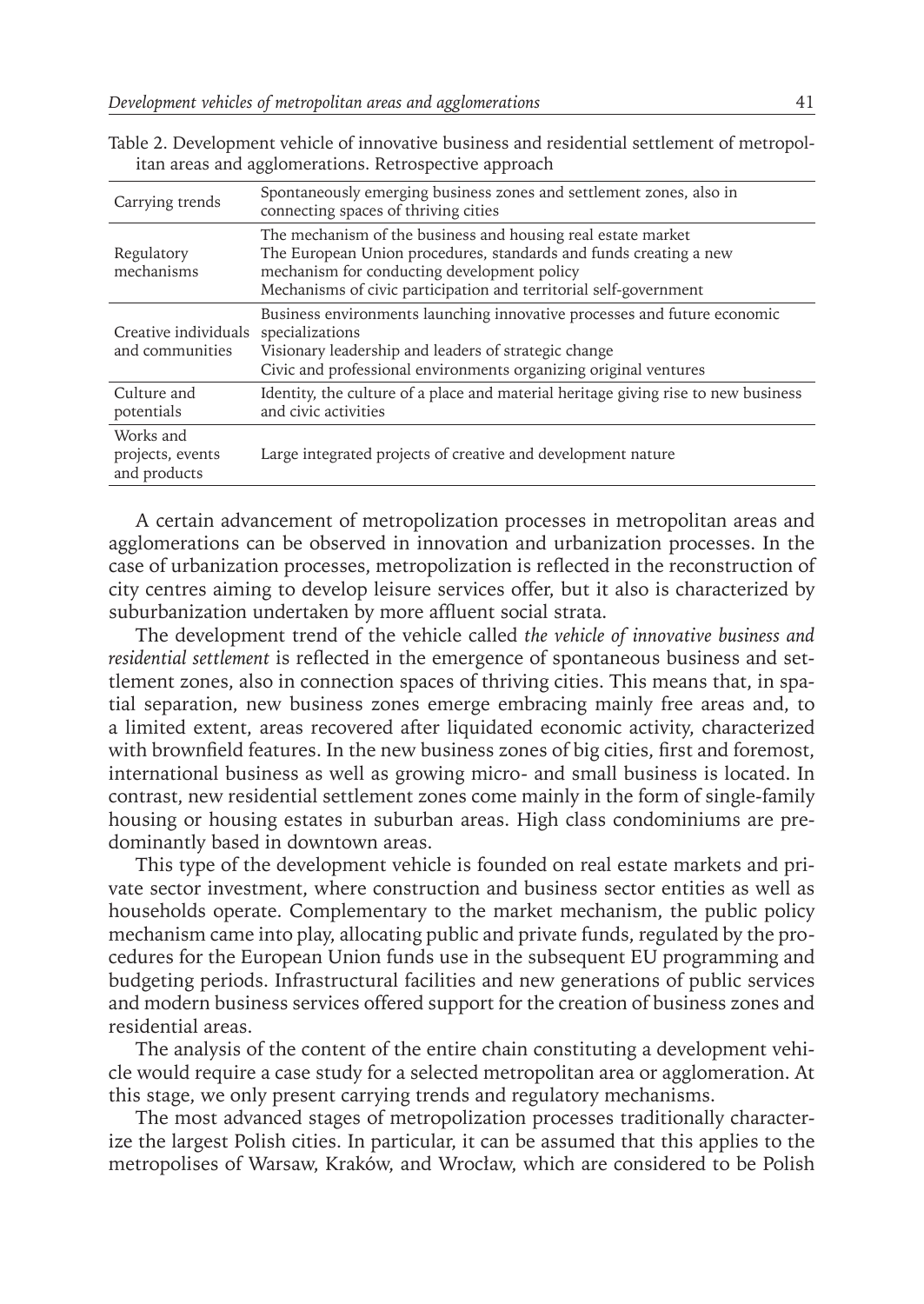| Driver technological industries and creative industries in metropolitan areas                                                                               |  |  |
|-------------------------------------------------------------------------------------------------------------------------------------------------------------|--|--|
| The networked character of nascent metropolitan activities combined with the<br>institutionalization and internationalization of metropolitan areas         |  |  |
| Creative individuals<br>Creative communities and science and culture institutions                                                                           |  |  |
| The architectural or symbolic uniqueness of urban spaces attracting visitors and<br>great events                                                            |  |  |
| Large integrated projects of creative and development-oriented nature<br>International events and products related to festivals, concerts, congresses, etc. |  |  |
|                                                                                                                                                             |  |  |

Table 3. Development vehicle of metropolitan areas and agglomerations. Retrospective approach

metropolises of success due to the strengthening metropolitan functions of international recognition. Despite many difficulties associated with the revitalization of degraded urban and post-industrial areas, the Upper Silesian Metropolis also succeeded in making a breakthrough. The strategic axis of Katowice–Gliwice–Sosnowiec constitutes the metropolitan character of the entire urban agglomeration.

Advanced metropolization processes in metropolitan areas and agglomerations are expressed primarily in the economic sphere. The growth in the technological and creative economy reinforces the accuracy of the interventions undertaken earlier, such as education activities, R&D projects and costly infrastructure investments. High technology sectors may give rise to industries that will drive the growth of innovation clusters that have high potential for global competitiveness. In the sectors of creative economy, metropolization permeates mainly the industry of great cultural events and business meetings.

The rapid growth of technology industries and creative industries becomes possible due to expanding cooperation networks embracing markets and global connections. The network contacts of a new metropolitan economy cause that global connections also include other metropolitan activities. This way, network mechanisms contribute to the internationalization of metropolitan spaces.

## **4. Discovering development vehicles of metropolitan areas and agglomerations. Prospective approach**

Discovering a new generation of development vehicles is associated with the imagination of perceiving and associating the weak signals appearing in an evolving environment. Their connection with emerging, nascent endogenous potentials can trigger the process of incubating new ideas, developing innovative projects that may result in new original events and products. The first phase of discovering development vehicles involves, therefore, new works and projects, events and products. The second phase is the assessment of old regulatory mechanisms and the opening of the way towards designing the general shape of new regulatory solutions. As a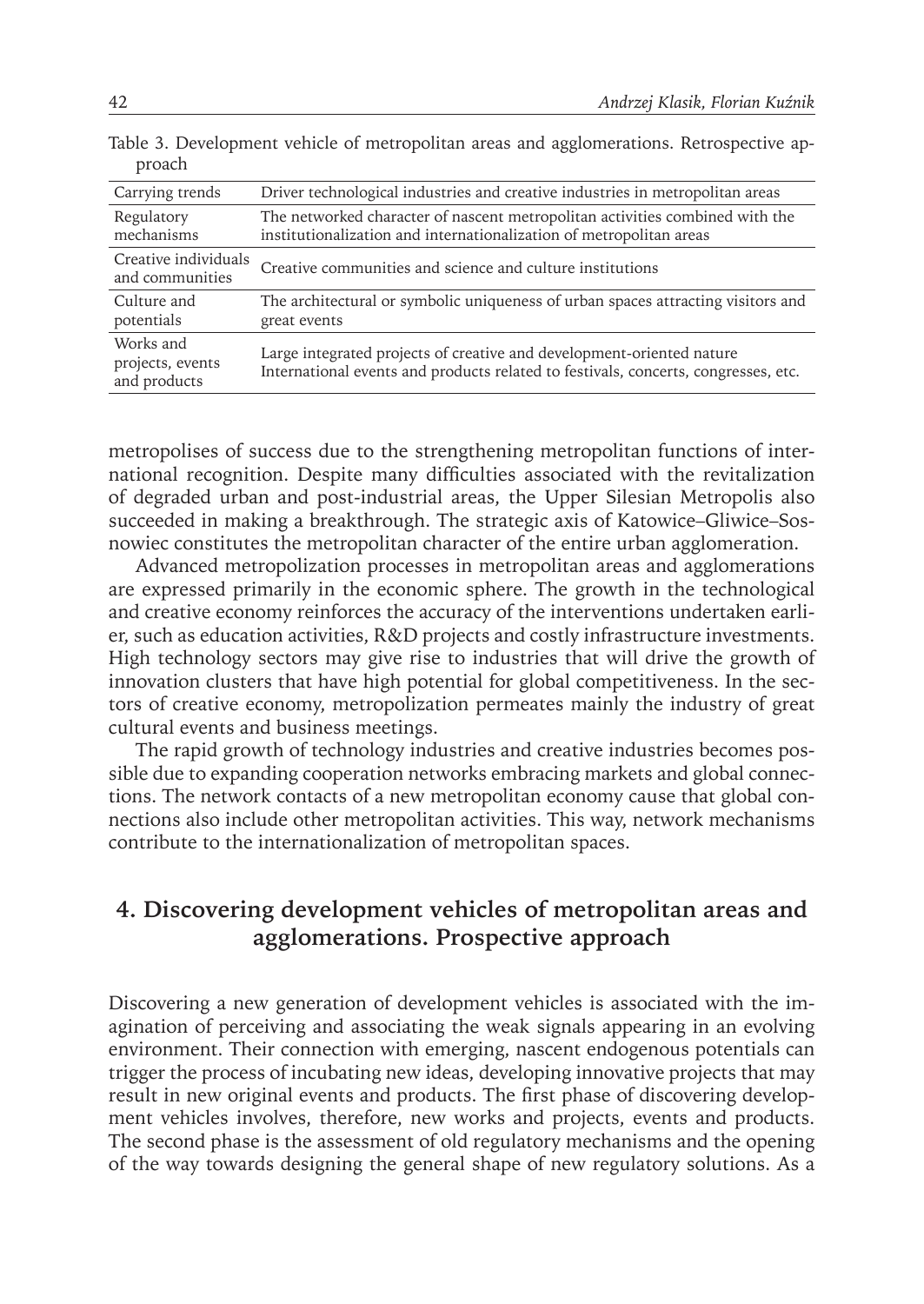result, the third phase makes it possible to reach out both to the culture and potentials of metropolises and metropolitan areas and, what is even more important, to evaluate creative individuals and communities in order to discover those with pioneer traits. The evaluation of metropolitan culture and potentials will allow for the unleashing of creative and entrepreneurial capital. In consequence, the fourth phase reveals the seeds of new, carrying trends.

The result of the second workshop session organized at the conference mentioned above was the working material the analysis of which led to the discovery of several development vehicles. These are four development vehicles that can be uncovered in the horizon up to 2030, in a civilizational and cultural perspective. According to the criterion of complexity and advancement of metropolization processes, they can be classified in the following way:

- a development vehicle based on the social and business attractiveness of city centres,
- a development vehicle for metropolitan areas and agglomerations based on energetic refurbishment,
- a vehicle for the development of creative economy in metropolitan areas and agglomerations,
- a vehicle for metropolitan development in network systems.

The origin of the development vehicle based on the attractiveness of city centres lies in large and bold revitalization projects. They may involve cultural heritage, but they may also be completely new architectural and urban projects. They will both give rise to the development vehicle if they result in a significant increase in the socio-cultural and business attractiveness of a city centre. The socio-cultural attractiveness of a city centre is primarily addressed to creative communities: academic, cultural and artistic. Basically, it involves building the metropolitan character of the city centre and increasing the metropolitan awareness of the residents. The business attractiveness of a city centre is focused on the cultural sector and creative industries as well as the creation of a diverse, sophisticated offer of leisure services in the emerging centres and zones of metropolitan space.

| Works and<br>projects, events<br>and products | Revitalization projects oriented towards entrepreneurship and social<br>innovations                                                                                                                           |
|-----------------------------------------------|---------------------------------------------------------------------------------------------------------------------------------------------------------------------------------------------------------------|
| Regulatory<br>mechanisms                      | Large infrastructure projects<br>A new style of co-management of a city; synergy of citizenship and self-<br>governance with entrepreneurship and creativity                                                  |
| Culture and<br>potentials                     | Redeveloped large spaces in city centres<br>High quality metropolitan and regional public transport                                                                                                           |
| Creative individuals<br>and communities       |                                                                                                                                                                                                               |
| Consequntial<br>trends                        | Technological and product development in businesses of the leisure industry<br>Spontaneously established clusters of companies creating centres of local<br>business in metropolitan areas and agglomerations |

Table 4. Development vehicle based on the social and business attractiveness of city centres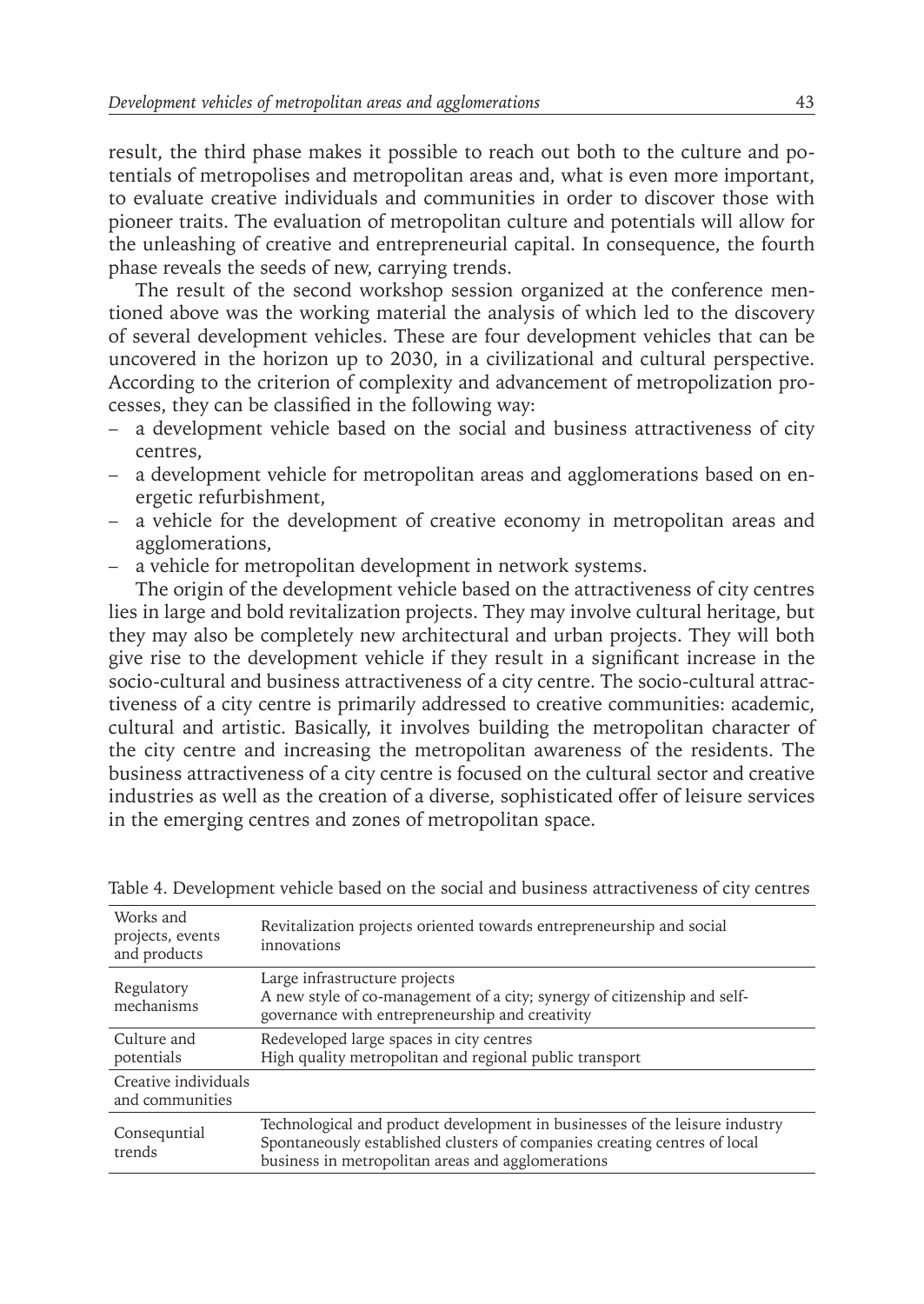A new opening in the discovery of the vehicle oriented towards increasing the socio-cultural and business attractiveness of the new city centre economy is determined by the launch of mechanisms combining the initiatives of public authorities leaders, a new generation of entrepreneurs and active civic communities. Such a driving mechanism accelerates the emergence of new economy and social innovations.

New, extensive architectural and urban projects, including redeveloped centrally located spaces, attract renowned artists, artistic and cultural events, and international audiences. The reshaped street quarters and even entire downtown districts increase the number of people visiting metropolitan areas and agglomerations for business, cultural, educational and recreational purposes. As a result, metropolitan areas and agglomerations position themselves more effectively and strengthen their recognizability in international space. Exhibition projects, including art installations that build a city brand, constitute a separate component in the offer of creative events and products aimed at the global audience. Local creative products are of complementary significance as a result of the implementation of various revitalization projects using cultural and post-industrial heritage.

The works and projects as well as events and products mentioned above make creative economy a pillar of the economic growth of metropolitan areas and agglomerations through their participation in global alliances and networks.

The foundation of the development vehicle based on energetic refurbishment embraces groundbreaking technological innovations in power engineering related to the use of renewable energy sources. New wind, solar and heat pump related technologies have become relatively cheap, widely available and subject to rapid modifications. The still missing links in the energy technology chain, such as energy storage, are gradually being solved. Portable energy reservoirs and system solutions that facilitate the storage of energy, for example by organizing the time of charging electric cars, have already been marketed. In urban transport, a new type of car with an electric or hybrid engine begins to manifest its vehicle character. Passive buildings have a similar character, which, in connection with ecological urban transport, changes the location tendencies of residents and companies.

| Works and<br>projects, events<br>and products | Architectural and urban projects, artistic installations, and exhibitions building a<br>city brand<br>Redeveloped large spaces in city centres<br>Revitalization projects oriented towards entrepreneurship and social innovations |
|-----------------------------------------------|------------------------------------------------------------------------------------------------------------------------------------------------------------------------------------------------------------------------------------|
| Regulatory<br>mechanisms                      | Cultural diversity developed in European and global city networks<br>Large infrastructure projects                                                                                                                                 |
| Culture and<br>potentials                     | High quality metropolitan and regional public transport                                                                                                                                                                            |
| Creative individuals<br>and communities       |                                                                                                                                                                                                                                    |
| Carrying trends                               | Big global companies building their growth based on teams of creative<br>professionals<br>Constant presence of branded creative products on global markets                                                                         |

Table 5. Development vehicle of creative economy in metropolitan areas and agglomerations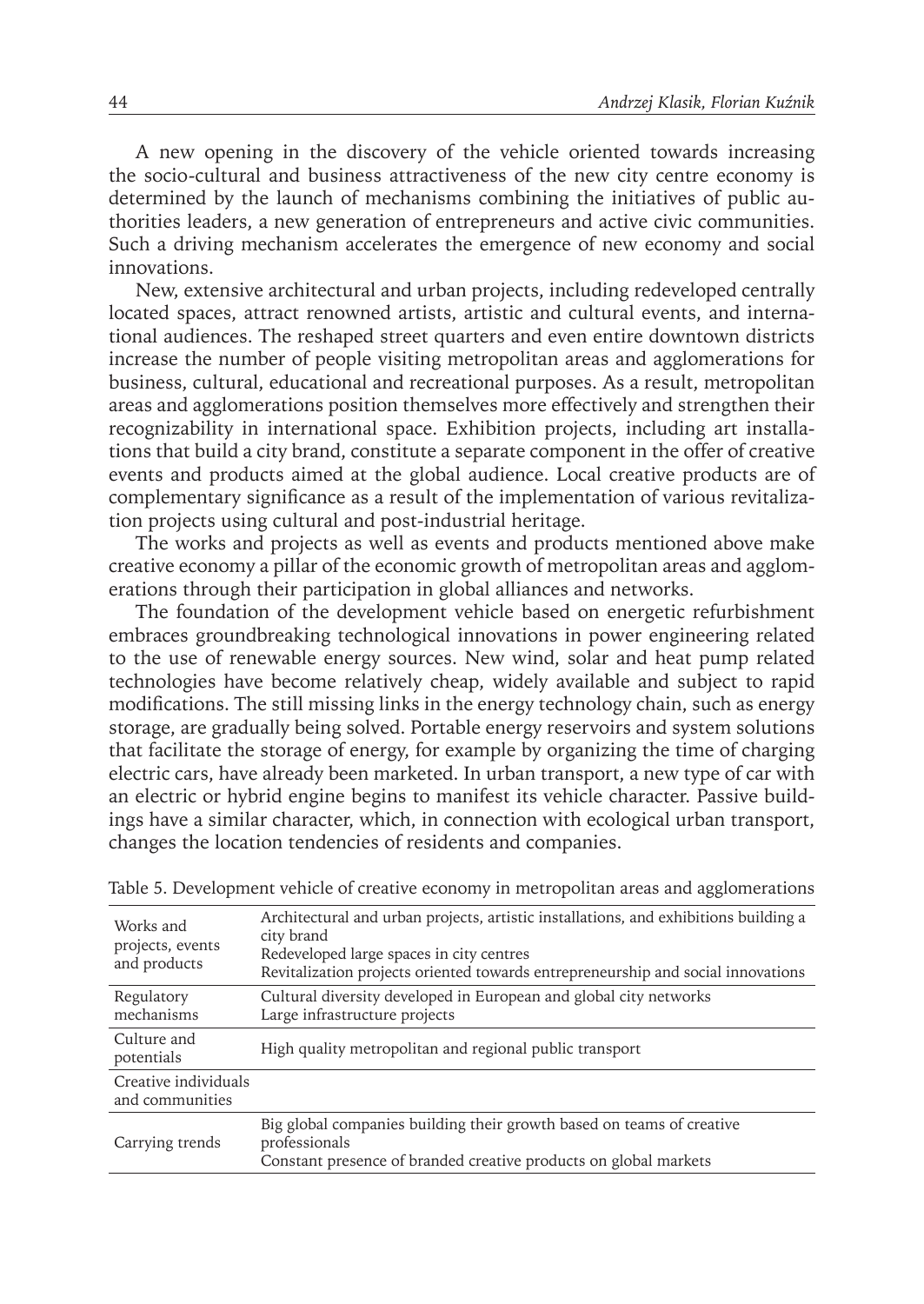| Works and<br>projects, events<br>and products | Projects of new energy platforms in metropolitan spaces<br>Designs of new residential estates based on passive buildings<br>New products developed based on groundbreaking technological innovations in<br>the field of renewable energy sources, e.g. energy reservoirs<br>An electric and hybrid engine launching a new car and radically changing urban<br>transport |
|-----------------------------------------------|-------------------------------------------------------------------------------------------------------------------------------------------------------------------------------------------------------------------------------------------------------------------------------------------------------------------------------------------------------------------------|
| Regulatory<br>mechanisms                      | The urban spatial reconstruction mechanism based on passive residential, office<br>and public buildings<br>New local development policies based on the criterion of urban energy efficiency<br>Territorial communities and social agreements for the management of the<br>facilities of new, dispersed energy                                                           |
| Culture and<br>potentials                     | Intellectual and social potential for new energy and against climate change<br>New culture of life in metropolitan spaces; bicycle oriented culture that changes<br>the functioning of city centres, urban agriculture using renewable energy<br>sources                                                                                                                |
| Creative individuals<br>and communities       | Small and medium-sized technological businesses of the new energy sector                                                                                                                                                                                                                                                                                                |
| Carrying trends                               | Development of the closed-circuit economy in metropolitan spaces<br>Decarbonization of energy; co-existence of great corporate energy and new<br>energy in dispersed systems                                                                                                                                                                                            |

Table 6. Development vehicle of metropolitan areas and agglomerations based on energetic refurbishment

The acceleration of the energy refurbishment of metropolitan areas and agglomerations is progressing due to the new mechanisms that also facilitate the entry into new pathways of urban development. The first mechanism is the mechanism for urban redevelopment based on passive buildings. On the one hand, this is a market mechanism stemming from the architectural and urban offer of architects and construction companies. On the other hand, legal regulations – EU directives, domestic construction and spatial planning law – and local planning practices that can clearly favour zero-energy (passive) construction come into play. Additionally, local development policies play a role as part of the urban closed-circuit economy.

| Works and<br>projects, events<br>and products | Centers of knowledge, creativity and innovation in polycentric structures<br>Modern business services that associate the core activities of industries and<br>help break down barriers between industries<br>The growing diversity and intensity of the functions performed by domestic and<br>international institutions in the regions |
|-----------------------------------------------|------------------------------------------------------------------------------------------------------------------------------------------------------------------------------------------------------------------------------------------------------------------------------------------------------------------------------------------|
| Regulatory                                    | Ongoing metropolization of regions launched by the bottom-up method and the                                                                                                                                                                                                                                                              |
| mechanisms                                    | method of flagship projects                                                                                                                                                                                                                                                                                                              |
| Culture and                                   | Regional airports as places opening metropolitan agglomerations to the global                                                                                                                                                                                                                                                            |
| potentials                                    | world                                                                                                                                                                                                                                                                                                                                    |
| Creative individuals                          | Activity and mobility of creative and innovative communities in contact                                                                                                                                                                                                                                                                  |
| and communities                               | networks and partnerships                                                                                                                                                                                                                                                                                                                |
| Carrying trends                               | Metropolitan development of regions in bipolar systems<br>Macro processes for the technologicalization of the economy and the<br>community of regions<br>Focus on logistic activities, wholesale trade and business meetings around<br>airports                                                                                          |

Table 7. Metropolitan development vehicle in network systems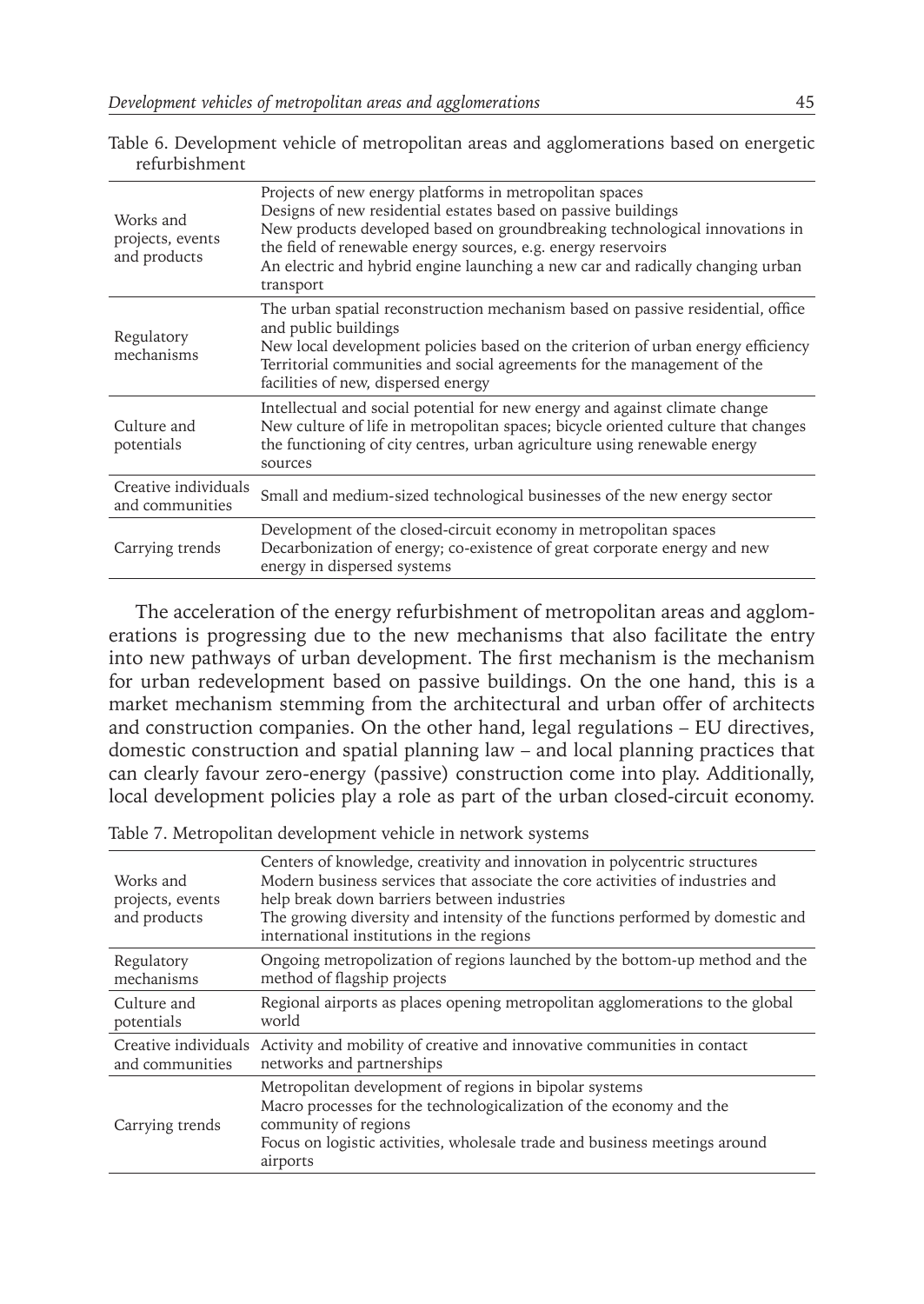Energy facilities of the new energy industry, which are used in households, municipal economy and business, are dispersed. They are not based on large installations – power centres. The dispersed new energy sector automatically triggers the emergence of "energy communities", which, in cooperation with local authorities, make it possible to take advantage of new energy developments more effectively.

The foundation of the metropolitan development vehicle in network systems involves thriving centres of knowledge, creativity and innovation, developed in polycentric structures. These centres gather people of science, art and business supported by various types of infrastructure facilities. New original ideas are incubated in such places. Knowledge, creativity and innovation require connections and flows in global networks. New ideas become the core of metropolization processes.

Metropolitan growth is increasingly intercultural and multidisciplinary. Its multidisciplinary character is supported by modern business services facilitating inter-industry relations and integration. Institutions of international status strengthen the position of metropolitan areas and agglomerations by organizing contacts, alliances, networks, projects connecting partners from different parts of the world, or the agencies of existing international organizations.

## **5. Conclusion**

Research on local and regional development can lead to the identification of a particular philosophy of development vehicles. This applies to various epistemological approaches as well as foresight studies on the development of cities and regions. The study proposes the territorial development vehicle model, which appears as a mobile structure that allows, in a virtual sense, for the transfer of cities and agglomerations into the future reality. The logic of the model is based on such key concepts as the intellectual corpus, the propulsion system, the motion system and regulatory mechanisms. The workshops carried out with an interdisciplinary group of urban and regional researchers enabled the identification and discovery of various types of development vehicles for metropolitan areas and agglomerations in the Polish space.

#### **References**

- Angeon V (2008) *L'explicitation du rôle des relations sociales dans les mécanismes de développement territorial.* Revue d'Économie Régionale & Urbaine, 2.
- Barroso I, Romero G, Salinas V (2013) *Creative Economy in the Urban Agglomeration of Seville: Stakeholders, Local Cooperation Networks and Main Actions*. Boletin De La Asociacion De Geografos Espanoles, no 63.

*Creative Economy Raport*, (2008) United Nations, New York.

Andersson A (2011) Creative People Need Creative Cities. In: In: Andersson DE, Andersson A, Mellander Ch (eds) *Handbook of Creative Cities.* Edward Elgar Publishing Inc.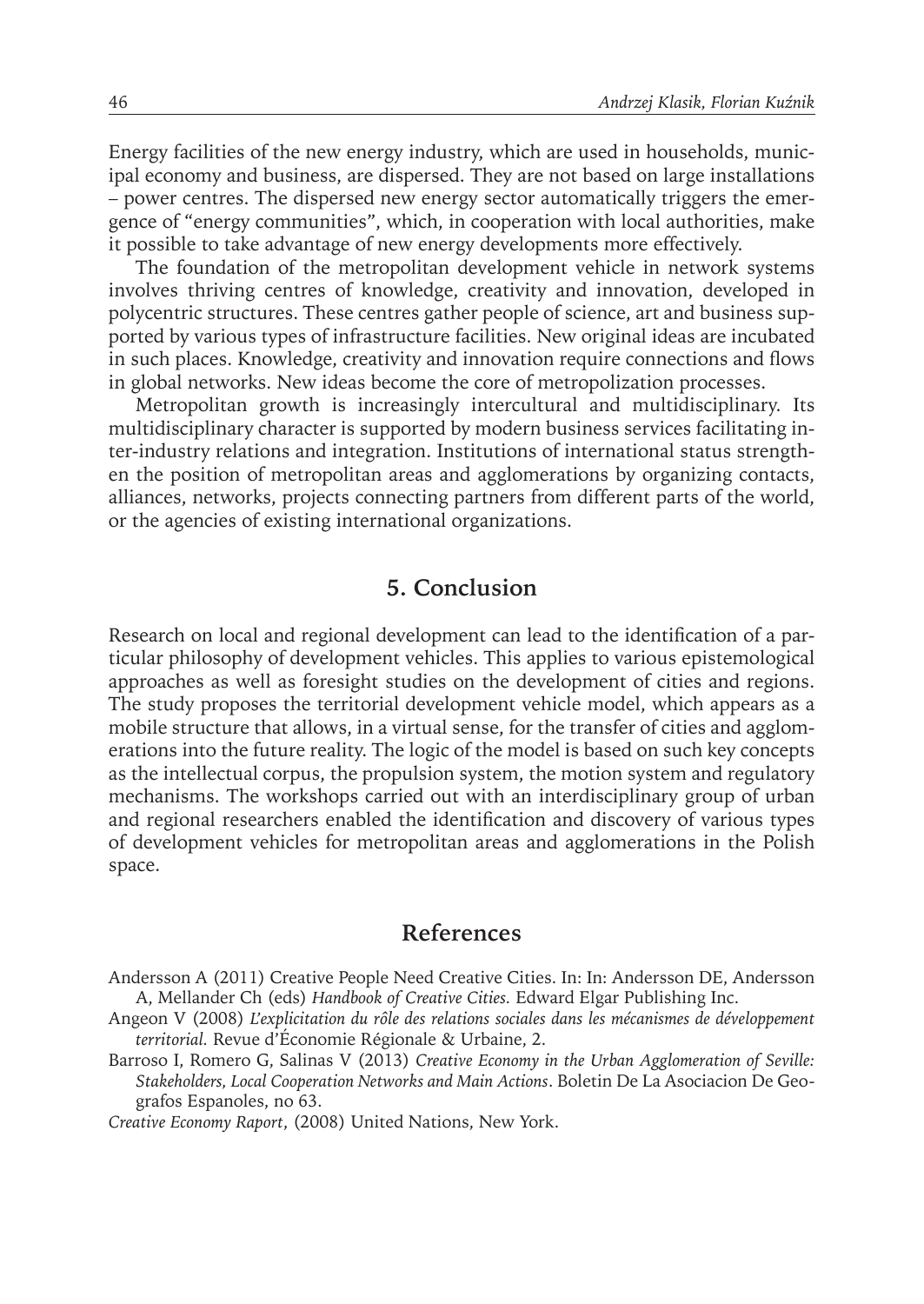- Ducruet C, Carvalho L, Rousin S (2013) The Flight of Ikarus? Incheon's Transformation from Port to Global City. In: Hall PV, Hesse M (eds) *Cities, Regions and Flows*. Routledge London and New York: 149– 69.
- Duxbury N, Hosgrahar J, Pascual J (2016) *Why Must Culture be at the Heart of Sustainable Urban Development?* Agenda 21 for Culture Mexico City.
- Feld B (2013) *Społeczności start-upowe.* Fijorr Publishing.
- Florida R, (2010) *Narodziny klasy kreatywnej.* Narodowe Centrum Kultury, Warszawa.
- Foord J (2008) Strategies for Creative Industries: an International Review*. Creative Industries Journal*, vol. 1, no 2.
- Giradet H (2015) *Creating Regenerative Cities.* Routledge, New York.
- Green L, Cox D, Bilard P (2013) *Innovation Policy and Design Design as a Tool for Innovation.*  Innovation Policy Challenges for the 21st Century. Routledge, New York and London: 268–288.
- *In Recognition of World Cities Day*, CH2M Identifies Five Keys to Unlock the Potential of Great Cities, (2016) United Nations.
- Klasik A (2010) Od sektora kultury do przemysłów kreatywnych. In: Gwóźdź A (ed.) *Od przemysłów kultury do kreatywnej gospodarki.* Narodowe Centrum Kultury, Warszawa.
- Klasik A, Kuźnik F, Szczupak B (2016) *Przestrzenie publiczne w rozwoju metropolitalnym miast*, In: Gasidło K, Bradecki T (eds) *Wielkie przestrzenie publiczne w miastach aglomeracji*. Vol. 1, Wyd. Politechniki Śląskiej, Gliwice.
- Klasik A, Kuźnik F (2017) *Gospodarka przestrzenna w obszarach miejskich. Analiza zjawisk chaosu przestrzennego,* In: Kudłacz T, Brańka P (eds) *Teoria i praktyka rozwoju obszarów funkcjonaln*ych. Studia KPZK PAN CLXXIV, Warszawa.
- Kuźnik F (2013) *Badania miejskie i regionalne.* Studia KPZK PAN, vol. CLIII, Warszawa.
- Landry Ch (2008) *Creative City. A Toolkit for Urban Innovators.* Earthscan.
- Loveridge D (2009) *Foresight. The Art and Science of Anticipating Future*. Routledge, New York and London.
- *Making Europe Open and Polycentric,* (2013) ESPON, European Union.
- Melkas H, Outila T (2013) Foresight and Innovation: Emergence and Resilience of the Cleantech Cluster at Lahti, Finland, In: Cooke Ph. (ed.) *Re-framing Regional Development. Evolution, Innovation and Transition.* Routledge, London and New York: 203–233.
- Neal ZP (2013) *The Connected City. How Networks are Shaping the Modern Metropolis.* Routledge, New York and London: 6.
- Palermo PC, Ponzini D (2015) *Place-making and Urban Development. New Challenges for Contemporary Planning and Design.* Routledge, London and New York.
- Rao N (2007) *Cities in Transition. Growth, Change and Governance in Six Metropolitan Areas.* Routledge, London and New York.
- Rondinelli D, Johnson J, Kusarda J (1998) The Changing Forces of Urban Economic Development. *A Journal of Policy Development and Research*, vol. 3, no 3.
- Simmie J (2013) *Path Dependence and New Technological Path Creation in the Economic Landscape,*  In: Cooke Ph (ed.) *Re-framing Regional Development. Evolution, Innovation and Transition,*  Routledge, London and New York: 164–185.
- Thayer Jr. RL (2013) *The World Shrinks, the World Expands. Information, Energy and Relocalization,*  In: Cook EA, Lara JJ (eds) *Remaking Metropolis. Global Challenges of the Urban Landscape*. Routledge, London and New York: 39–56.
- Thorsby D (2010) *Ekonomia i kultura*. Narodowe Centrum Kultury, Warszawa.
- Torre A (2011) *Les processus de gouvernance territoriale*. L'apport des proximities. No 209–211, GREP.
- *Towards an Urban Renaissance*, (2005) Final Report of the Urban Task Force Chaired by Lord Rogers of Riverside. Taylor and Francis e-Library.